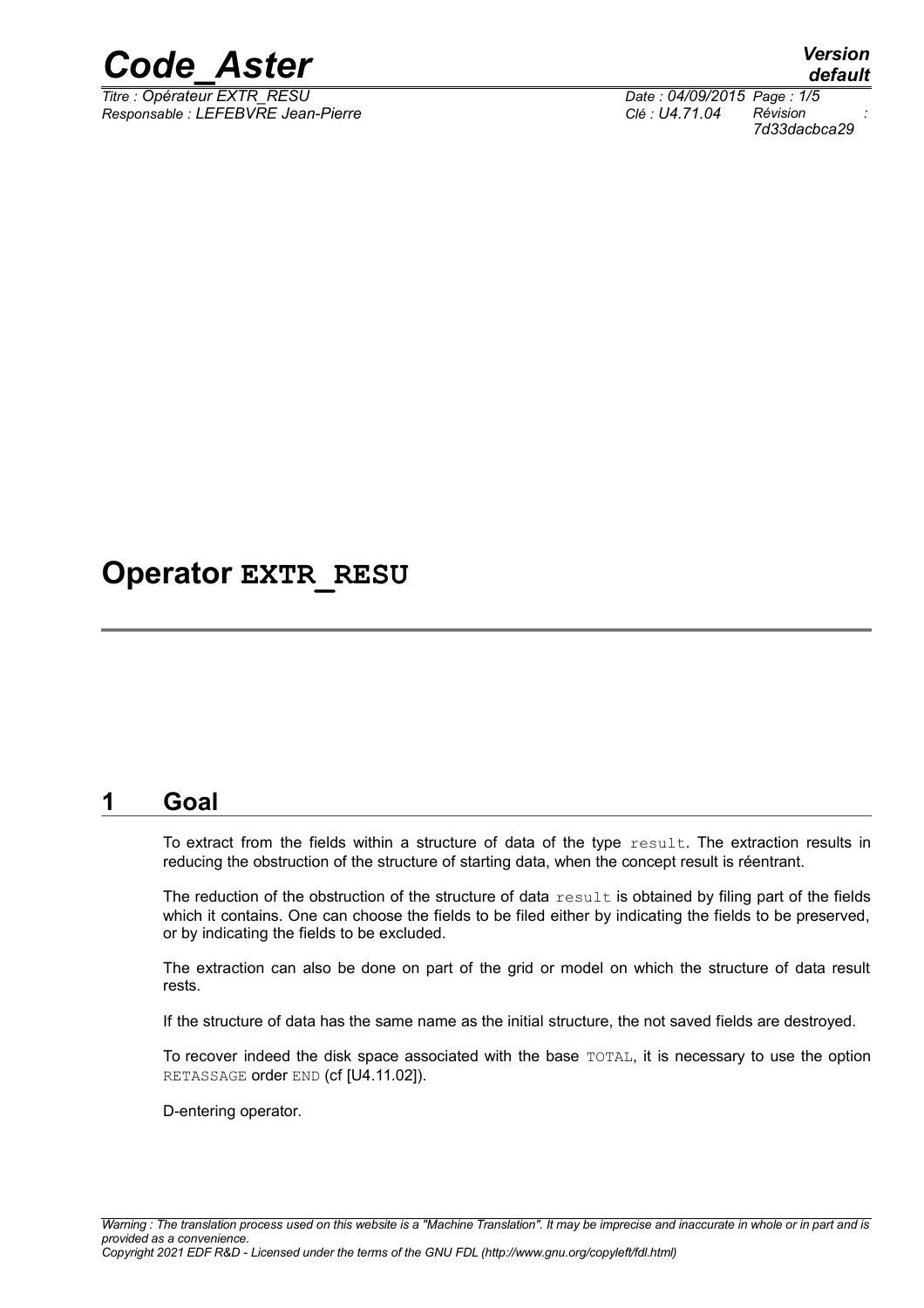*Titre : Opérateur EXTR\_RESU Date : 04/09/2015 Page : 2/5 Responsable : LEFEBVRE Jean-Pierre Clé : U4.71.04 Révision :*

*default*

*7d33dacbca29*

### **2 Syntax**

| RESUOUT = EXTR RESU ( |                                                                                                                                                                                                                                                                                                                                                                                                                                                                                      |                                                                              |                                                                                                                                                                                                                                                          |
|-----------------------|--------------------------------------------------------------------------------------------------------------------------------------------------------------------------------------------------------------------------------------------------------------------------------------------------------------------------------------------------------------------------------------------------------------------------------------------------------------------------------------|------------------------------------------------------------------------------|----------------------------------------------------------------------------------------------------------------------------------------------------------------------------------------------------------------------------------------------------------|
|                       | $\Diamond$ reuse = RESUOUT,<br>RESULT = RESUIN,                                                                                                                                                                                                                                                                                                                                                                                                                                      | $\sqrt{2}$                                                                   | [evol elas]<br>/ [dyna trans]<br>/ [dyna harmo]<br>/ [acou harmo]<br>/ [mode_meca]<br>/ [mode acou]<br>/ [mode stat depl]<br>/ [mode stat acce]<br>/ [mode stat forc]<br>/ [evol_ther]<br>/ [evol_noli]<br>/ [mult_elas]<br>$\sqrt{2}$<br>[fourier elas] |
| ♦                     | ARCHIVAGE= F (<br>♦<br>LIST ARCH $=$ LIARCH,<br>$\sqrt{2}$<br>/ PAS ARCH $= NOT$ ,<br>selection fields<br>#<br>♦<br>/ CHAM EXCLU = CHAMEXCLU,<br>/ NOM CHAM<br>selection sequence numbers<br>#<br>♦<br>/ NUME_ORDRE = LORDRE,<br>/ LIST_ORDRE = LENTI,<br>/ NUME_MODE = LMODE,<br>/ NOEUD_CMP = LNOECMP,<br>NOM $\overline{CAS}$ = NCAS,<br>$\sqrt{2}$<br>/ $FREQ = LFREQ,$<br>$\sqrt{2}$<br>/ $LIST FREQ = LREEL,$<br>$/$ INST = LINST,<br>/ $LIST INST = LREEL,$<br>♦<br>PRECISION | $=$ NOMCHAM,<br>$=$ / PREC,                                                  | [listis]<br>[1]<br>$[1$ Kn]<br>$[1$ Kn]<br>$[1 1]$<br>[listis]<br>$[1 1]$<br>[1 K16]<br>$[1 K16]$<br>[1 R]<br>[liststr8]<br>[1 R]<br>[liststr8]<br>[R]                                                                                                   |
| ♦                     | CRITERION<br>$)$ ,<br>RESTRICTED= F (                                                                                                                                                                                                                                                                                                                                                                                                                                                | $/ 1.0D-6$ ,<br>$=$ / $'RELATIVE'$ ,<br>/ 'ABSOLUTE',                        | [DEFECT]<br>[DEFECT]                                                                                                                                                                                                                                     |
|                       | GRID<br>MODEL<br>♦<br>CHAM MATER<br>♦<br>CARA ELEM<br>$)$ ,                                                                                                                                                                                                                                                                                                                                                                                                                          | my <sub>r</sub><br>Mo <sub>1</sub><br>$=$<br>chmat,<br>$=$<br>carele,<br>$=$ | [grid]<br>[model]<br>[cham mater]<br>[cara elem]                                                                                                                                                                                                         |
| ♦<br>$\Diamond$       | title<br>TITLE =<br>INFORMATION<br>$=$<br>$\begin{array}{cc} \begin{array}{cc} \end{array} & 2 \end{array}$                                                                                                                                                                                                                                                                                                                                                                          | /1                                                                           | $[1$ Kn]<br>[DEFECT]                                                                                                                                                                                                                                     |
|                       |                                                                                                                                                                                                                                                                                                                                                                                                                                                                                      |                                                                              |                                                                                                                                                                                                                                                          |

*Warning : The translation process used on this website is a "Machine Translation". It may be imprecise and inaccurate in whole or in part and is provided as a convenience. Copyright 2021 EDF R&D - Licensed under the terms of the GNU FDL (http://www.gnu.org/copyleft/fdl.html)*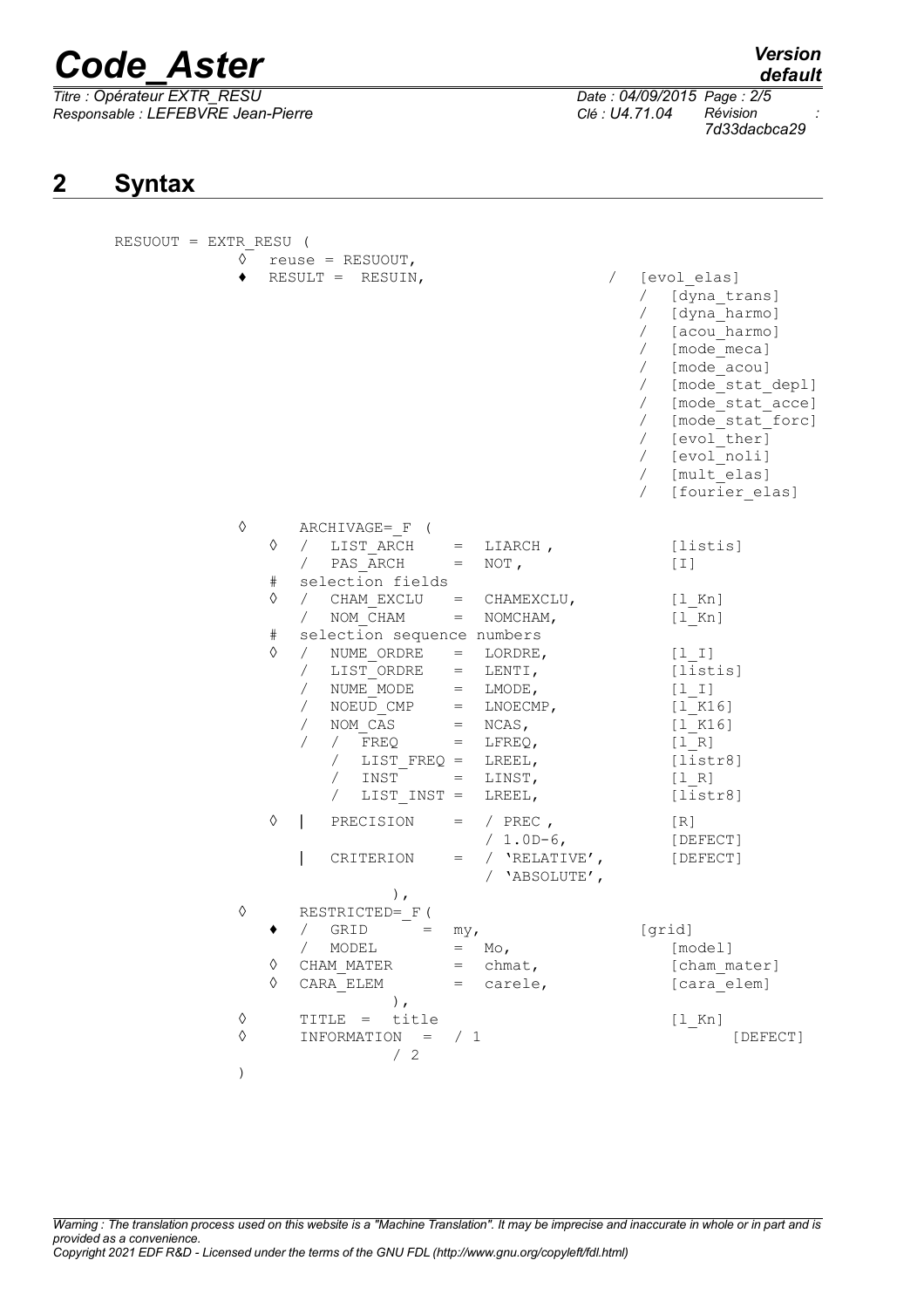*Titre : Opérateur EXTR\_RESU Date : 04/09/2015 Page : 3/5 Responsable : LEFEBVRE Jean-Pierre Clé : U4.71.04 Révision :*

*7d33dacbca29*

*default*

### **3 Operands**

#### **3.1 Operand RESULT**

Structure of data of result starting. If REUSIN is different from RESUOUT, then RESUIN is not modified.

Note:

- If RESUIN one contains (or several) tables, for example: 'OBSERVATION', 'PARA CALC', …, those are ignored by the order.
- Concepts of the type FOURIER THER are not treated by the operator EXTR RESU.

#### **3.2 Keyword factor FILING**

Defines the fields to be saved. This perhaps more repeated keyword once.

#### **3.2.1 Operands LIST\_ARCH and PAS\_ARCH**

Define the sequence numbers to save.

LIST ARCH = LIARCH; list of the sequence numbers obtained by the order DEFI\_LIST\_ENTI [U4.34.02],

PAS ARCH =  $NOT$ ; safeguard of the results from the first, all them "not" sequence numbers.

#### **3.2.2 Operands CHAM\_EXCLU and NOM\_CHAM**

Defines the types of results which one does not wish to save  $(SIEF_ELNO,...)$  according to the type of the structure of data result RESUIN as starter. To specify the fields which one does not wish to save, one can:

- that is to say to list the fields to be preserved with the operand NOM CHAM.
- that is to say to list the fields to be excluded with the operand CHAM\_EXCLU.

If one of the fields to be retained is not part of the structure of data  $result$ , the code stops in fatal error.

#### **3.3 Keyword factor RESTRICTED**

This keyword makes it possible to restrict the fields of the result on a restricted grid built using the order RESTRICTED CREA\_MAILLAGE/.

If the restriction relates to only fields with the nodes, the user can provide only the grid restricted using the keyword GRID. If the restriction relates to also fields with elements, it is necessary to provide one MODEL restricted resting on the restricted grid.

If the model contains elements of structure (beams, plates,…), it is in general necessary to provide one CARA\_ELEM restricted.

For some post treatments, it can also be necessary to provide one CHAM\_MATER restricted.

#### **3.4 Operand TITLE**

Title given to the structure of data RESUOUT created (cf [U4.03.01]).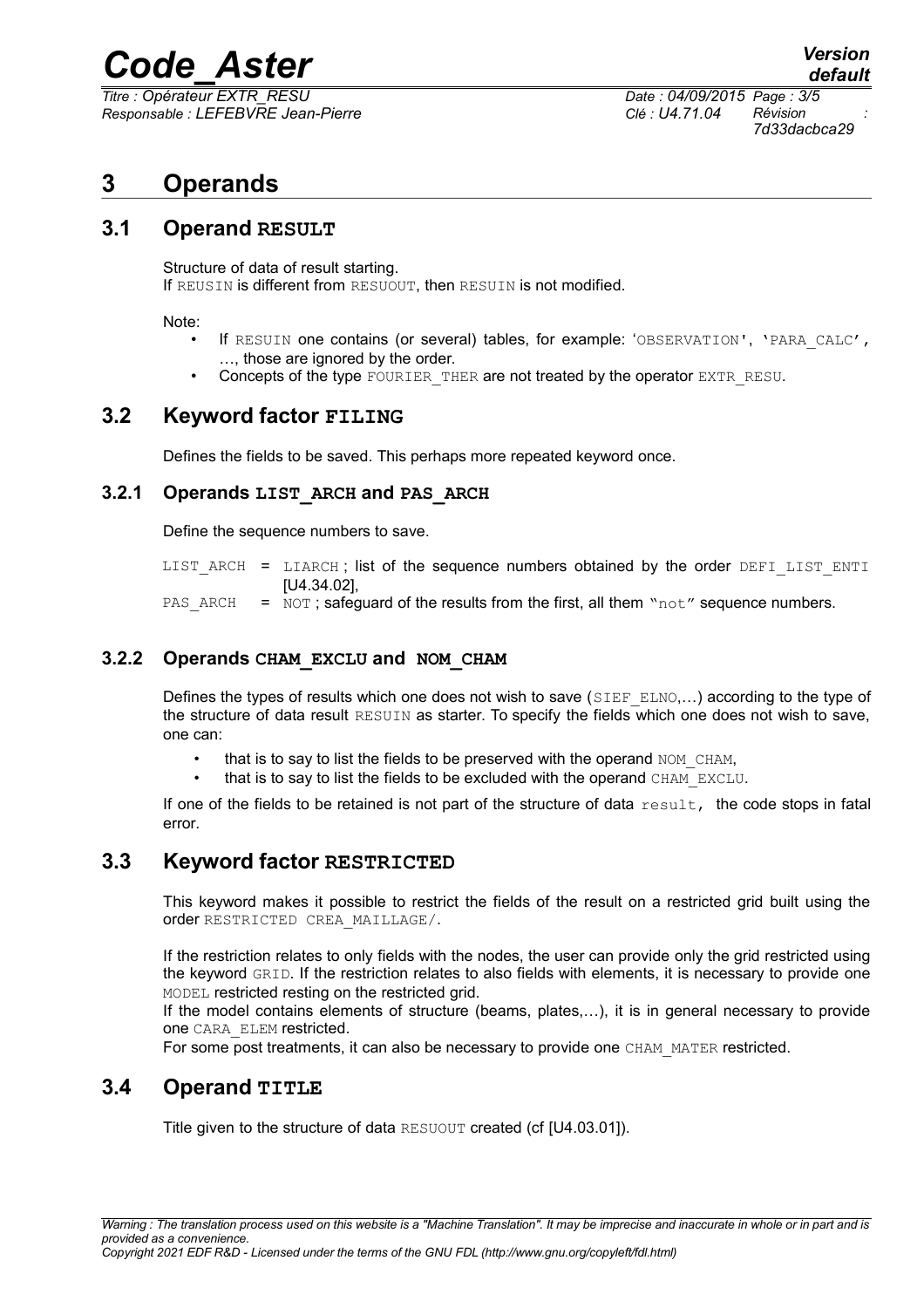*Titre : Opérateur EXTR\_RESU Date : 04/09/2015 Page : 4/5 Responsable : LEFEBVRE Jean-Pierre Clé : U4.71.04 Révision :*

*7d33dacbca29*

*default*

#### **3.5 Operands NUME\_ORDRE / LIST\_ORDRE / INST / LIST\_INST / FREQ / LIST\_FREQ / NUME\_MODE / NOEUD\_CMP / NOM\_CAS / PRECISION / CRITERION**

Selection in a structure of data result (*cf.* [U4.71.00]).

#### **3.6 Operand INFORMATION**

◊ INFORMATION = information

If INFO=2, the parameters of each extracted field are displayed.